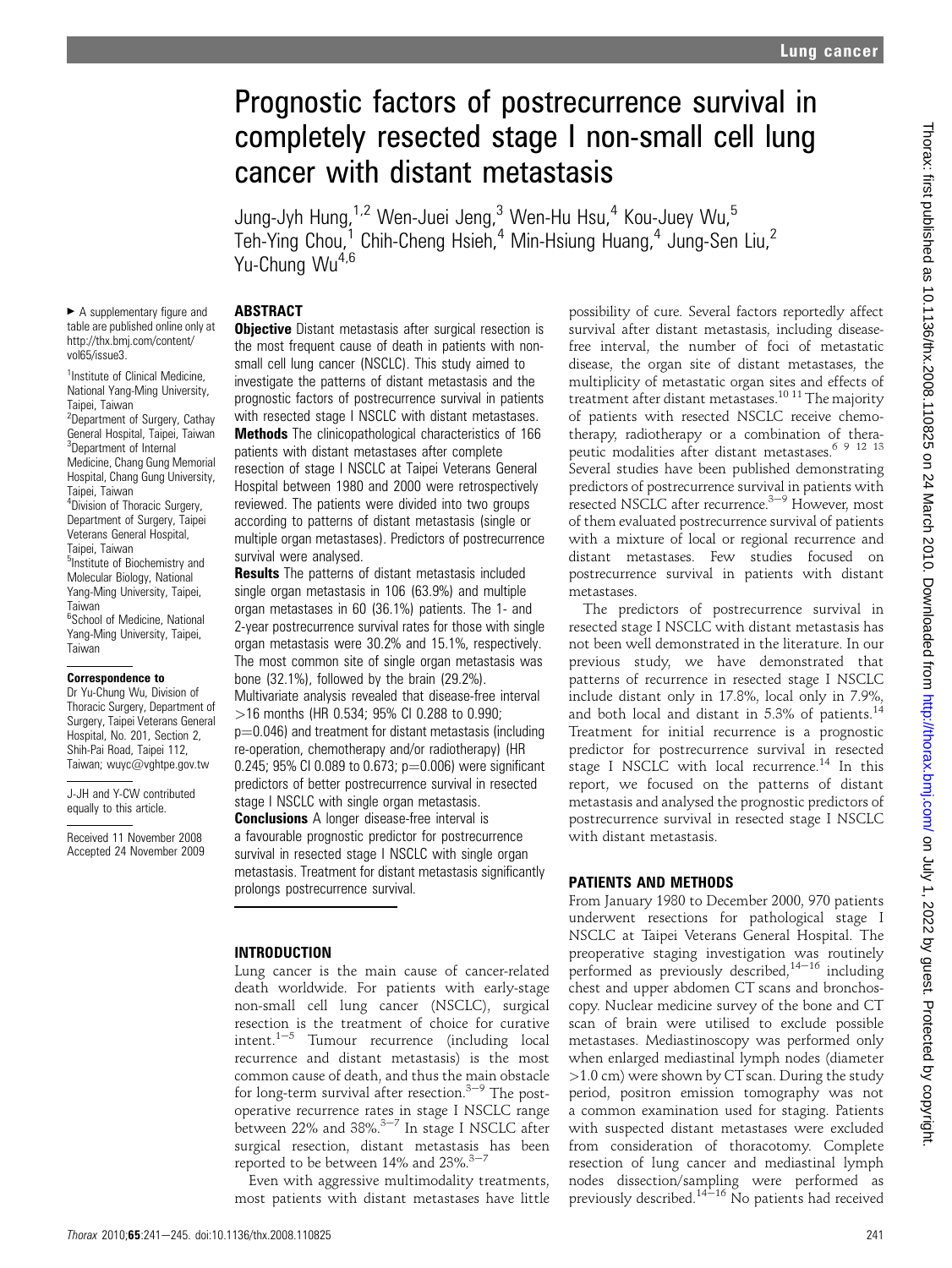adjuvant therapy after initial surgical resection. Histological typing was based on the WHO classification, $17$  and tumour staging was determined according to the TNM classification of the International System for Staging Lung Cancer.<sup>18</sup>

All patients were followed-up at our outpatient department every 3 months in the first 2 years after resection and at 6 month intervals thereafter. CT scans of chest and upper abdomen were routinely done in every scheduled outpatient department visit for follow-up. Nuclear medicine survey of the bone was arranged every 6 months in the first 2 years after resection and annually thereafter during follow-up. Suspicious bony lesions were confirmed by x-ray or bone biopsy. CT scan of brain was done when neurological symptoms occurred or when clinical suspicions were raised. Once a metastasis was discovered, a routine investigation was arranged to look for other metastatic sites. After initial diagnosis of single or multiple organ distant metastases, further examinations were arranged to discover other metastatic sites if symptoms occurred or clinical suspicions were raised. The hospital charts of all patients were reviewed to collect data of patterns of recurrence, sites of distant metastases and treatment after distant metastasis. Data collected from telephone call and correspondence letters during follow-up were also included.

To investigate their impact on postrecurrence survival, the following clinicopathological factors were used in univariate and multivariate analyses: age at recurrence, gender (male vs female), smoking index, tumour location (right vs left), histological type of the tumour (squamous cell carcinoma vs non-squamous cell carcinoma), tumour size, extent of pulmonary resection (bilobectomy or pneumonectomy vs sublobar resection or lobectomy), T status (T2 vs T1), visceral pleural invasion (present vs absent), disease-free interval  $(>16$  vs  $\leq 16$  months), lung metastasis (present vs absent), brain metastasis (present vs absent), bone metastasis (present vs absent), liver metastasis (present vs absent) and treatment for distant metastasis (yes vs no). The number of mediastinal lymph nodes dissected/sampled, including N1 and N2 nodes, was recorded from pathological reports. Distant metastasis was defined as tumour recurrence in the contralateral lung or outside the hemithorax and mediastinum after surgical resection. Distant only metastasis was defined as only distant metastasis discovered from the initial operation to death or last follow-up. To differentiate second primary tumours from recurrent NSCLC, the criteria proposed by Martini and Melamed were applied.<sup>3 19</sup> Single and multiple organ metastases were defined as only one or more than one organ site of metastases discovered from initial operation to death or last follow-up, respectively. The length of postrecurrence survival was defined as the interval in months from the date of initial distant metastasis identified to death or the date of the last follow-up.

The postrecurrence survival was calculated by the Kaplan-Meier method.<sup>20</sup> The  $\chi^2$  test and the independent sample t test were used to compare groups with respect to categorical and continuous variables as appropriate. For smoking index and disease-free interval, medians and their distributions were compared using Mann-Whitney test. Univariate and multivariate analyses were performed by means of the Cox proportional hazards model using SPSS software (version 12.0; SPSS). The HR of death and its 95% CI were also calculated. Only variables with a p value  $<$  0.1 after the univariate analysis were entered into the multivariate analysis. Statistical significance was defined as  $p<0.05$ .

#### RESULTS

Of the 970 patients, complete follow-up was available for 933 (96.2%). Among these 933 patients, 166 (17.8%) developed

distant only metastasis after surgical resection. The median follow-up time for these 166 patients was 23.4 months (range  $2.1-100.8$  months). The median time to initial distant metastasis was 12.1 months (range  $0.9-65.1$  months). The 1- and 2-year postrecurrence survival rates were 37.7% and 18.9%, respectively. On the last follow-up session, only three patients were alive, 159 patients died of cancer, one patient died of another cause, and three patients died of unknown causes.

The characteristics of the 166 patients according to patterns of distant metastasis (single or multiple organ metastases) are listed in table 1. The patterns of distant metastasis included single organ metastasis in 106 (63.9%) and multiple organ metastases in 60 (36.1%) patients. The single organ metastasis group consisted of more left lung tumour, more squamous cell carcinoma and a lower frequency of visceral pleural invasion. Organ sites of distant metastases and treatment for distant metastasis are listed in table 2. As compared with the single organ metastasis group, patients with multiple organ metastases were significantly less likely to have liver involvement as the first organ site of distant metastasis ( $p=0.013$ ). Compared with the multiple organ metastases group, there were significantly more patients without treatment after distant metastasis in the single organ metastasis group ( $p=0.004$ ).

The median follow-up time for the 106 patients with single organ metastasis was  $21.6$  months (range  $2.7-100.8$  months), while the median time to distant metastasis for this group of patients was 12.6 months (range 1.4-65.1 months). The 1- and

Table 1 Characteristics of 166 patients with resected stage I non-small cell lung cancer with distant metastasis

|                                                    | Single organ<br>metastasis | <b>Multiple organ</b><br>metastases |         |
|----------------------------------------------------|----------------------------|-------------------------------------|---------|
| <b>Variables</b>                                   | $(n=106)$                  | $(n=60)$                            | p Value |
| Age at initial operation,<br>years (mean $\pm$ SD) | $65.8 \pm 8.9$             | $64.4 \pm 9.0$                      | 0.328   |
| Age at recurrence,<br>years (mean $\pm$ SD)        | $67.2 \pm 9.2$             | $65.4 \pm 9.1$                      | 0.239   |
| Sex, n (%)                                         |                            |                                     | 0.051   |
| Male                                               | 88 (83.0)                  | 42 (70.0)                           |         |
| Female                                             | 18 (17.0)                  | 18 (30.0)                           |         |
| Smoking index, pack-years<br>(median (IQR))        | $25.0(0.0-40.0)$           | $14.3(0.0-35.0)$                    | 0.180   |
| Tumour location, n (%)                             |                            |                                     | 0.003   |
| Left lung                                          | 39 (36.8)                  | 9(15.0)                             |         |
| <b>Right lung</b>                                  | 67 (63.2)                  | 51 (85.0)                           |         |
| Tumour size, cm (mean $\pm$ SD)                    | $4.4 \pm 2.8$              | $4.3 \pm 1.5$                       | 0.772   |
| Histological type, n (%)                           |                            |                                     | 0.005   |
| Squamous cell carcinoma                            | 36 (33.9)                  | 10(16.7)                            |         |
| Adenocarcinoma                                     | 58 (54.7)                  | 37 (61.6)                           |         |
| Bronchioloalveolar carcinoma                       | 6(5.7)                     | 1(1.7)                              |         |
| Large cell carcinoma                               | 6(5.7)                     | 9(15.0)                             |         |
| Adenosquamous carcinoma                            | 0(0.0)                     | 3(5.0)                              |         |
| Extent of pulmonary resection, n (%)               |                            |                                     | 0.158   |
| Sublobar resection                                 | 1(0.9)                     | 1(1.7)                              |         |
| Lobectomy                                          | 87 (82.1)                  | 45 (75.0)                           |         |
| Bilobectomy or pneumonectomy                       | 18 (17.0)                  | 14 (23.3)                           |         |
| T status, $n$ (%)                                  |                            |                                     | 0.095   |
| T1                                                 | 34 (32.1)                  | 12(20.0)                            |         |
| T <sub>2</sub>                                     | 72 (67.9)                  | 48 (80.0)                           |         |
| Visceral pleural invasion, n (%)                   |                            |                                     | 0.016   |
| Absent                                             | 88 (83.0)                  | 39 (65.0)                           |         |
| Present                                            | 16(15.1)                   | 18 (30.0)                           |         |
| Unknown                                            | 2(1.9)                     | 3(5.0)                              |         |
| Disease-free interval,<br>months (median (IQR))    | $12.6(6.1 - 21.9)$         | $10.6$ (5.2-16.4)                   | 0.118   |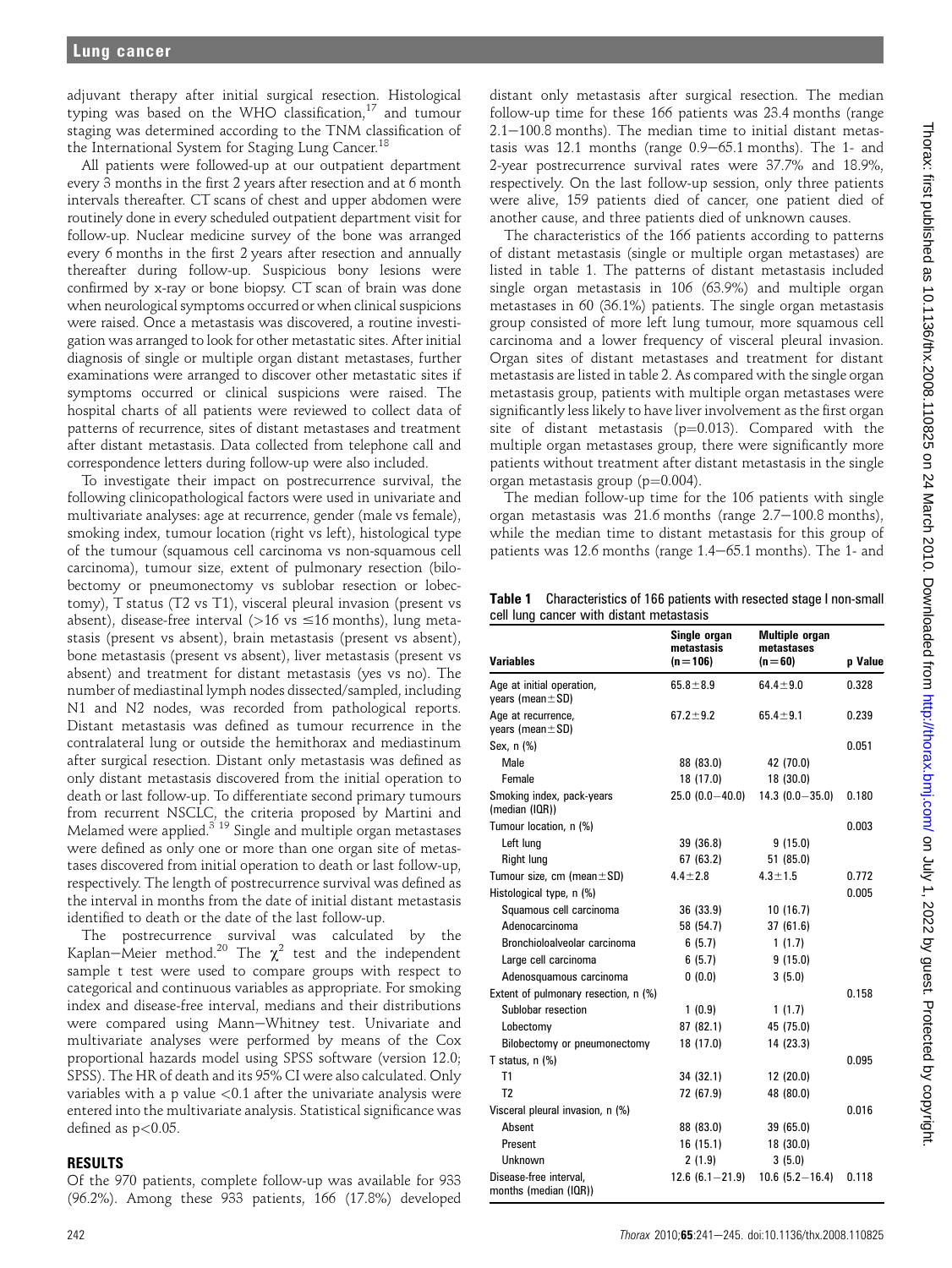|                                |  |  | <b>Table 2</b> Organ sites of distant metastases and treatment for distant |  |
|--------------------------------|--|--|----------------------------------------------------------------------------|--|
|                                |  |  | metastasis of 166 patients with resected stage I non-small cell lung       |  |
| cancer with distant metastasis |  |  |                                                                            |  |

|                                                   | Single organ<br>metastasis | <b>Multiple organ</b><br>metastases |           |
|---------------------------------------------------|----------------------------|-------------------------------------|-----------|
| <b>Variables</b>                                  | $(n = 106)$                | $(n=60)$                            | p Value   |
| First organ site of distant<br>metastasis, n (%)  |                            |                                     | 0.019     |
| Lung                                              | 22 (20.8)                  | 13 (21.7)                           |           |
| <b>Brain</b>                                      | 31 (29.2)                  | 13 (21.7)                           |           |
| Bone                                              | 34 (32.1)                  | 23 (38.2)                           |           |
| Liver                                             | 14 (13.2)                  | 1(1.7)                              |           |
| Adrenal gland                                     | 1(0.9)                     | 4(6.7)                              |           |
| <b>Others</b>                                     | 4(3.8)                     | 6(10.0)                             |           |
| Second organ site of distant<br>metastasis, n (%) |                            |                                     | <b>NS</b> |
| Lung                                              |                            | 15 (25.0)                           |           |
| <b>Brain</b>                                      |                            | 15 (25.0)                           |           |
| Bone                                              |                            | 15 (25.0)                           |           |
| Liver                                             |                            | 8(13.3)                             |           |
| Adrenal gland                                     |                            | 2(3.3)                              |           |
| <b>Others</b>                                     |                            | 5(8.4)                              |           |
| <b>Treatment for distant</b><br>metastasis, n (%) |                            |                                     | 0.009     |
| None                                              | 13 (12.3)                  | 1(1.7)                              |           |
| With surgery                                      | 9(8.4)                     | 5(8.3)                              |           |
| Surgery only                                      | 6                          | 2                                   |           |
| $Surgery + R/T$                                   | $\overline{c}$             | 1                                   |           |
| Surgery + $C/T$ and R/T                           | 1                          | $\overline{2}$                      |           |
| C/T and/or R/T                                    | 39 (36.8)                  | 40 (66.7)                           |           |
| C/T only                                          | 13                         | 19                                  |           |
| R/T only                                          | 21                         | 10                                  |           |
| $C/T$ and $R/T$                                   | 5                          | 11                                  |           |
| Unknown                                           | 45 (42.5)                  | 14 (23.3)                           |           |

C/T, chemotherapy; NS, non-significant; R/T, radiotherapy.

2-year postrecurrence survival rates were 30.2% and 15.1%, respectively (figure 1). Of these 106 patients, 22 patients (20.8%) presented with lung, 31 patients (29.2%) presented with brain, 34 patients (32.1%) presented with bone, 14 patients (13.2%) presented with liver, 1 patient (0.9%) presented with adrenal gland and 4 patients (3.8%) presented with other organ metastases. Treatments for single organ metastasis included surgery for 9 patients, chemotherapy for 13, radiotherapy for 21 and



Figure 1 Cumulative probability of postrecurrence survival in 106 patients with resected stage I non-small cell lung cancer with single organ metastasis.

a combination of chemotherapy and radiotherapy for 5 patients. The operations for distant metastasis were pulmonary resection in five and craniotomy in another four patients. Two postoperative deaths occurred; both were due to respiratory failure after pulmonary resection. Thirteen patients had no treatment after distant metastasis (eight patients because of poor performance status, one sought alternative treatment, two refused treatment and another two for unknown reasons). Postrecurrence survival in patients with single organ metastasis was not different from that in patients with multiple organ metastases (HR 0.787; 95% CI 0.569 to 1.089; p=0.133).

Univariate analysis indicated that gender (HR of males 1.905; 95% CI 1.112 to 3.275; p=0.019), smoking index (HR 1.008; 95% CI 1.000 to 1.016;  $p=0.040$ ), histological type (HR of squamous cell carcinoma 1.802; 95% CI 1.183 to 2.740;  $p=0.006$ ), diseasefree interval (HR of disease-free interval >16 months 0.462; 95% CI 0.295 to 0.721; p=0.001), lung metastasis (HR 0.596; 95% CI 0.367 to 0.968; p=0.037), bone metastasis (HR 1.553; 95% CI 1.016 to 2.375;  $p=0.042$ ) and treatment for distant metastasis (HR 0.253; 95% CI 0.129 to 0.494; p<0.001) had a statistically significant influence on postrecurrence survival in 106 patients with resected stage I NSCLC with single organ metastasis (table 3) (see supplementary table 1 online for complete results of the univariate analysis). Survival was better in women. The hazard of death was greater in patients with a higher smoking index, shorter disease-free interval and squamous cell carcinoma. Patients with lung metastasis had a better postrecurrence survival, while those with bone metastasis had a worse prognosis.

All of the variables listed in table 3 were entered into multivariate analysis. Brain metastasis and liver metastasis were also entered for mutual adjustment despite p>0.1. Disease-free interval and treatment for distant metastasis were still

|            | <b>Table 3</b> Univariate analysis of postrecurrence survival in 106 patients |  |
|------------|-------------------------------------------------------------------------------|--|
|            | with resected stage I non-small cell lung cancer with single organ            |  |
| metastasis |                                                                               |  |

| <b>Variables</b>                 | HR    | 95% CI         | p Value        |
|----------------------------------|-------|----------------|----------------|
| Gender                           |       |                |                |
| Female                           | 1     |                |                |
| Male                             | 1.905 | 1.112 to 3.257 | 0.019          |
| Smoking index, pack-years*       | 1.008 | 1.000 to 1.016 | 0.040          |
| Histological type                |       |                |                |
| Non-squamous cell carcinoma      | 1     |                |                |
| Squamous cell carcinoma          | 1.802 | 1.183 to 2.740 | 0.006          |
| Disease-free interval, months    |       |                |                |
| $≤16$                            | 1     |                |                |
| >16                              | 0.462 | 0.295 to 0.721 | 0.001          |
| Lung metastasis                  |       |                |                |
| Absent                           | 1     |                |                |
| Present                          | 0.596 | 0.367 to 0.968 | 0.037          |
| Brain metastasis                 |       |                |                |
| Absent                           | 1     |                |                |
| Present                          | 0.828 | 0.536 to 1.279 | 0.394          |
| Bone metastasis                  |       |                |                |
| Absent                           | 1     |                |                |
| Present                          | 1.553 | 1.016 to 2.375 | 0.042          |
| Liver metastasis                 |       |                |                |
| Absent                           | 1     |                |                |
| Present                          | 1.321 | 0.733 to 2.380 | 0.354          |
| Treatment for distant metastasis |       |                |                |
| No                               | 1     |                |                |
| Yes                              | 0.253 | 0.129 to 0.494 | $<$ 0.001 $\,$ |

\*The HR associated with the smoking index is an increased hazard per 1 pack-year of additional smoking.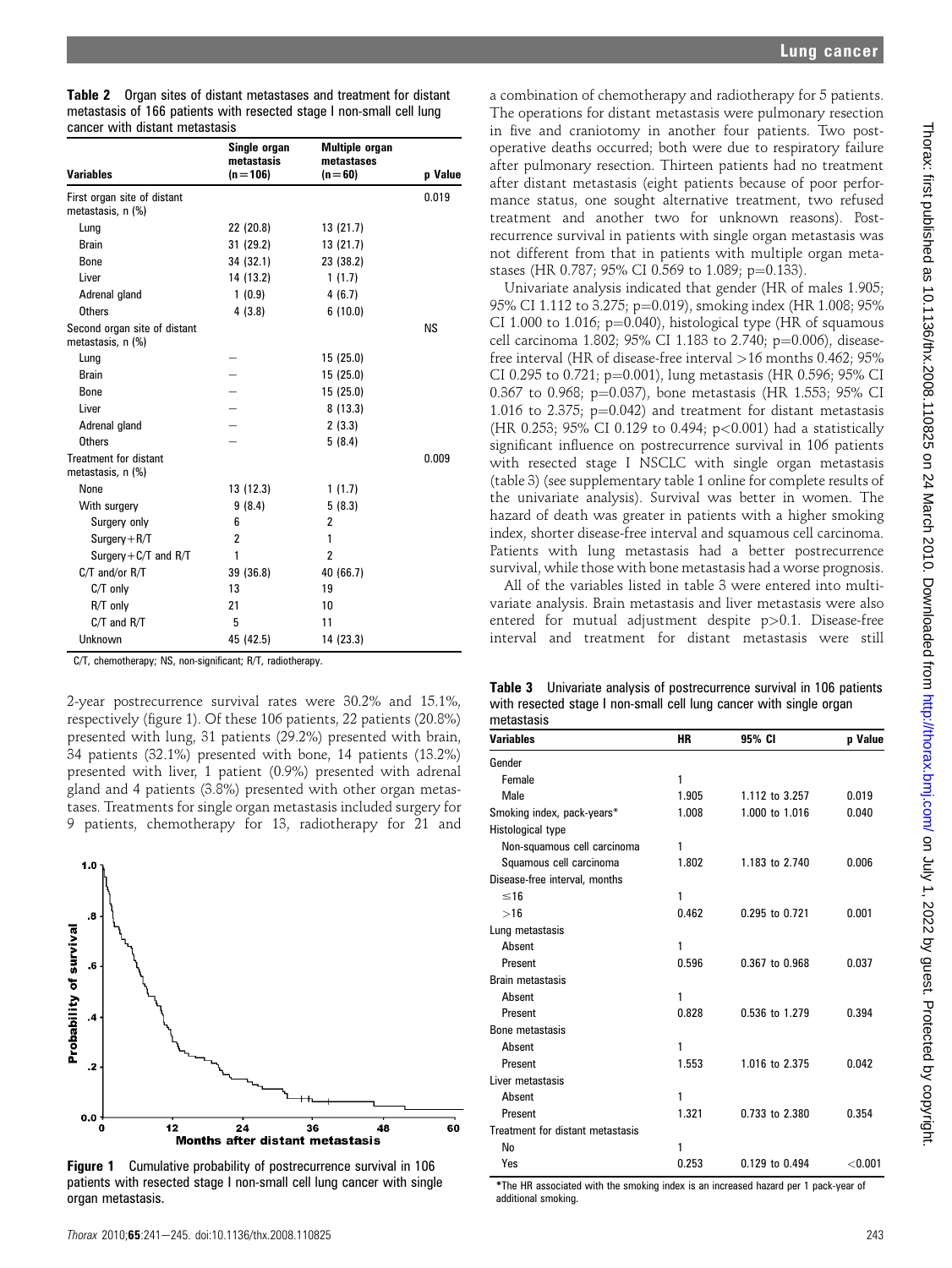significant prognostic indicators in multivariate analysis (table 4). Patients with resected stage I NSCLC with a diseasefree interval >16 months (HR 0.534; 95% CI 0.288 to 0.990;  $p=0.046$ ) had better survival after distant metastasis than those with a disease-free interval  $\leq 16$  months. Patients who had treatment for distant metastasis (HR 0.245; 95% CI 0.089 to 0.673;  $p=0.006$ ) survived longer than those without treatment. Postrecurrence survival in patients undergoing re-operation was not different from that in patients receiving chemotherapy and/ or radiotherapy ( $p=0.085$ , log-rank test) (see supplementary figure 1 online).

## **DISCUSSION**

This study has investigated the patterns of distant metastasis and the prognostic value of conventional clinicopathological factors of postrecurrence survival in resected stage I NSCLC with distant metastases. The patterns of distant metastasis included single and multiple organ metastases in  $\sim$  64% and 36% of patients, respectively. Disease-free interval and treatment for distant metastasis were statistically significant predictors of postrecurrence survival in multivariate analysis.

Harpole and co-workers<sup>4</sup> reported that the initial location of recurrence of stage I NSCLC after surgical resection was at a distant site in 19%, within the ipsilateral hemithorax in 11% or at both locations in 6% of patients. In the study of Martini and colleagues,<sup>3</sup> the incidence of systemic recurrence in patients with resected stage I NSCLC was 20%. Distant recurrence rates between 14% and 23% in stage I NSCLC after surgical resection have also been reported in the literature. $5-7$  Our previous study demonstrated that the overall incidence of recurrence in patients with resected stage I NSCLC was 31.0% (distant only in 17.8%, local only in 7.9%, and local and distant in  $5.3\%$ ).<sup>14</sup> The current study showed that in  $\sim$  84% of patients with distant metastases, these occurred within the first 2 years after operation. A major proportion of patients (62%) died within 1 year of distant metastasis. Yoshino and co-workers<sup>13</sup> reported that the 2-year survival rate of patients with NSCLC with postoperative recurrence at distant organs was 15.7%. In the current study, the 2-year postrecurrence survival rate for patients with resected stage I NSCLC with single organ metastasis was 15.1%.

Walsh and co-workers<sup>21</sup> reported that a disease-free interval >12 months was a favourable predictor of overall survival and postrecurrence survival in NSCLC after complete resection. Disease-free interval as a significant prognostic factor of postrecurrence survival in NSCLC after complete pulmonary resection has also been reported recently.9 12 Our study showed that the disease-free interval was a statistically significant predictor for postrecurrence survival in patients with stage I NSCLC after distant metastasis. A disease-free interval  $\leq 16$  months had significant negative effects on postrecurrence survival. Our previous study demonstrated that the number of mediastinal lymph nodes dissected/sampled may be used as an alternative to

Table 4 Multivariate analysis of postrecurrence survival in 106 patients with resected stage I non-small cell lung cancer with single organ metastasis

| <b>Variables</b>              | HR                               | 95% CI             | <b>p</b> Value |
|-------------------------------|----------------------------------|--------------------|----------------|
| Disease-free interval, months |                                  |                    |                |
| ≤16                           |                                  |                    |                |
| >16                           | 0.534                            | $0.288$ to $0.990$ | 0.046          |
|                               | Treatment for distant metastasis |                    |                |
| No                            |                                  |                    |                |
| Yes                           | 0.245                            | 0.089 to 0.673     | 0.006          |

represent the quality of lymphadenectomy in patients with resected stage I NSCLC.<sup>15</sup> In the current study, the number of mediastinal lymph nodes dissected/sampled was associated with disease-free interval (data not shown). A higher frequency of patients with shorter disease-free interval had fewer mediastinal lymph nodes dissected/sampled. Fewer mediastinal lymph nodes dissected/sampled may lead to less accurate tumour staging and contribute to poor postrecurrence survival through earlier distant metastasis.

Most distant metastases appear as multiple foci in multiple organs after treatment of the original cancer.<sup>10</sup> Martini and co-workers<sup>3</sup> reported that the most common site of distant metastasis in patients with resected stage I NSCLC was the brain. Yoshino and co-workers<sup>13</sup> demonstrated that pulmonary metastasis was most common in patients with NSCLC with recurrence at distant organs, followed by bone metastasis. Our study revealed that bone (32.1%) was the most common site of single organ metastasis in patients with resected stage I NSCLC, followed by the brain (29.2%). We further demonstrated that the patterns of distant metastasis included single and multiple organ metastases in  $\sim 64\%$  and 36% of patients, respectively. Postrecurrence survival was not significantly different between the two groups of patients. Multiplicity of metastatic organ sites is not a significant prognostic factor in these patients.

Although some reports in the literature had tried to determine the impact of specific distant metastatic organ sites on postrecurrence survival in resected NSCLC, small cohorts or mixtures of local and distant metastasis made it difficult to achieve definite results. Sugimura and colleagues<sup>9</sup> reported that initial recurrence confined to the lung was associated with better postrecurrence survival in resected NSCLC. Yoshino and co-workers<sup>13</sup> demonstrated that intrapulmonary metastasis was a favourable factor for postrecurrence survival of resected NSCLC, while bone metastasis was a marginally unfavourable factor. Liver metastasis has also been reported as a worse prognostic factor in NSCLC after recurrence.<sup>612</sup> Our study focused on postrecurrence survival of single organ metastasis in resected stage I NSCLC. Lung metastasis was associated with better postrecurrence survival in univariate analysis. For the patients with single organ metastasis, patterns of distant metastasis could therefore be divided into two categories according to the organ site of distant metastasis: within the contralateral lung or not. Patients with distant metastases confined within the contralateral lung have significantly better postrecurrence survival than those with distant metastases outside the contralateral lung. The seventh edition of the TNM classification of lung cancer was published in 2009. Better outcomes for patients with contralateral lung nodules were found as compared with distant extrathoracic metastases. Therefore, M1 was recommended to be subclassified, with contralateral lung metastasis as M1a and distant extrathoracic metastases as  $M1b$ <sup>22-24</sup> Our results support the proposals for the revision of the TNM stage groupings in the seventh edition of the TNM classification of malignant tumours. We further showed that for patients with distant metastases outside the contralateral lung, those with bone metastasis had significantly worse postrecurrence survival.

Treatment for recurrent NSCLC significantly prolongs overall survival and postrecurrence survival.<sup>9</sup><sup>21</sup> Yoshino and colleagues reported that patients who underwent metastatectomy for recurrence in distant organs had significantly longer survival, while those receiving chemotherapy had marginally prolonged survival.<sup>13</sup> Nakagawa and co-workers<sup>6</sup> reported that treatment for the initial recurrence prolonged survival in stage I NSCLC after recurrence. In our study, treatment for distant metastasis